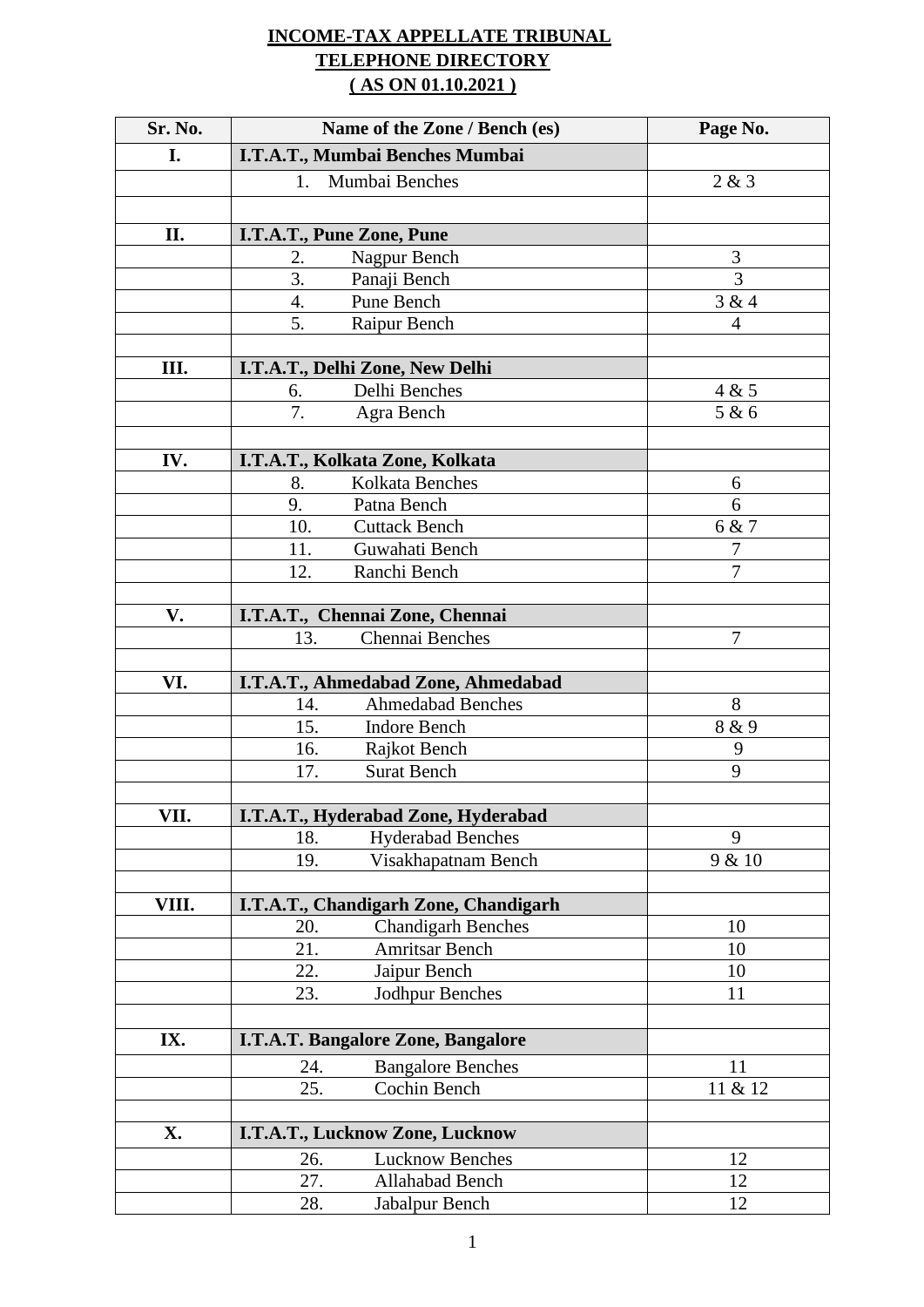## **INCOME-TAX APPELLATE TRIBUNAL RESIDENTIAL ADDRESS, TELEPHONE NUMBERS AND EMAILS OF MEMBERS AND OFFICERS OF THE INCOME-TAX APPELLATE TRIBUNAL AS ON 01.10.2021**

| Name (S/Shri/Smt)                           | <b>Residential Address/Email Id</b>                                                             | Telephone No.<br><b>Office</b> | <b>Telephone No</b><br><b>Residence</b> |
|---------------------------------------------|-------------------------------------------------------------------------------------------------|--------------------------------|-----------------------------------------|
| <b>MUMBAI BENCHES (12)</b><br>STD CODE: 022 | Income Tax Appellate Tribunal, Old Central Govt. Offices Building,                              |                                |                                         |
|                                             | Pratishtha Bhawan, 3rd & 4 <sup>th</sup> Floor, 101, Maharashi Karve Marg,<br>Mumbai - 400 020. |                                |                                         |
| Shri. G. S. Pannu                           | gs.pannu@itat.nic.in                                                                            | 22014556                       | 8007244446                              |
| President                                   |                                                                                                 | 22014957                       |                                         |
|                                             |                                                                                                 | Fax: 22036817                  |                                         |
| Shri. Pramod Kumar                          | 18, Belvedere Warden Road, Mumbai                                                               | 22060413                       | 35638909                                |
| Vice-President                              | 400 036                                                                                         | 22062075                       | 9825112349                              |
| (Mumbai)                                    | pramod.kumar@itat.nic.in                                                                        | Fax: 22090061                  |                                         |
| Shri. Shamim Yahya                          | B-14, 4 <sup>th</sup> Floor Hyderabad Estate,                                                   | 22000144                       | 23693844                                |
| <b>Accountant Member</b>                    | Mumbai - 36                                                                                     |                                | 8420617488                              |
|                                             | shamimyahya@itat.nic.in                                                                         |                                |                                         |
| Shri. Saktijit Dey                          | 28, Belvedere, B. D. Road,                                                                      | 22033839                       | 20830373                                |
| <b>Judicial Member</b>                      | Mumbai $-26$                                                                                    |                                | 7382620541                              |
|                                             | saktijit.dey@itat.nic.in                                                                        |                                |                                         |
| Shri. Challa N. Prasad                      | B- 25, Hyderabad Estate, N. S. Road,                                                            | 22004137                       | 23624606                                |
| Judicial Member                             | Mumbai - 36                                                                                     |                                | 9176624606                              |
|                                             | cn.prasad@itat.nic.in                                                                           |                                |                                         |
| Shri. Vikas Awasthy                         | 09, $5TH$ Floor,<br>Belvedere<br>House,                                                         | 22035525                       | 23614476                                |
| Judicial Member                             | Mumbai $-26$                                                                                    |                                | 9988111222                              |
|                                             | vikas.awasthy@itat.nic.in                                                                       |                                |                                         |
| Shri. M. Balaganesh                         | B-18, Hyderabad Estate, Mumbai-26                                                               | 22056452                       | 23618837                                |
| <b>Accountant Member</b>                    | m.balaganesh@itat.nic.in                                                                        |                                | 9776618839                              |
| Shri. S. Rifaur Rahman                      | C-47, Hyderabad Estate, Mumbai - 26                                                             | 22033489                       | 23631595                                |
| <b>Accountant Member</b>                    | sr.rahman@itat.nic.in                                                                           |                                | 9840891822                              |
| Shri. Rajesh Kumar                          | G-23, Hyderabad Estate, N. S. Road,                                                             | 22060069                       | 23618901                                |
| <b>Accountant Member</b>                    | Mumbai-36                                                                                       |                                | 9987818900                              |
|                                             | rajesh.k@itat.nic.in                                                                            |                                |                                         |
| Shri. Amarjit Singh                         | G-18, Hyderabad Estate, N.S. Road,                                                              | 22033850                       | 23680125                                |
| Judicial Member                             | Mumbai-36                                                                                       |                                | 8588800122                              |
| Shri. Pavan Kumar Gadale                    | amarjit.singh@itat.nic.in<br>C-56, Hyderabad Estate, N.S. Road,                                 |                                | 23641040                                |
| Judicial Member                             | Mumbai -36.                                                                                     | 22070282                       |                                         |
|                                             | pk.gadale@itat.nic.in                                                                           |                                | 9849026205                              |
|                                             |                                                                                                 |                                |                                         |
| Shri. Manoj Kumar Aggarwal                  | C-48, Hyderabad Estate, Mumbai - 26                                                             | 22060152                       | 23618032                                |
| <b>Accountant Member</b>                    | mk.aggarwal@itat.nic.in                                                                         |                                | 9810618032                              |
| Shri. Ravish Sood                           | B-23, Hyderabad Estate, Mumbai - 36                                                             |                                | 23675765                                |
| Judicial Member                             | ravish.sood@itat.nic.in                                                                         | 22060244                       | 7738875446                              |
|                                             |                                                                                                 |                                |                                         |
| Vacant                                      | $\overline{\phantom{a}}$                                                                        | 22030350                       |                                         |
| <b>Accountant Member</b>                    |                                                                                                 |                                |                                         |
| Vacant                                      |                                                                                                 | 22600232                       |                                         |
| Judicial Member                             |                                                                                                 |                                |                                         |
| Vacant                                      |                                                                                                 | 22036017                       |                                         |
| <b>Accountant Member</b>                    |                                                                                                 | 22014553                       |                                         |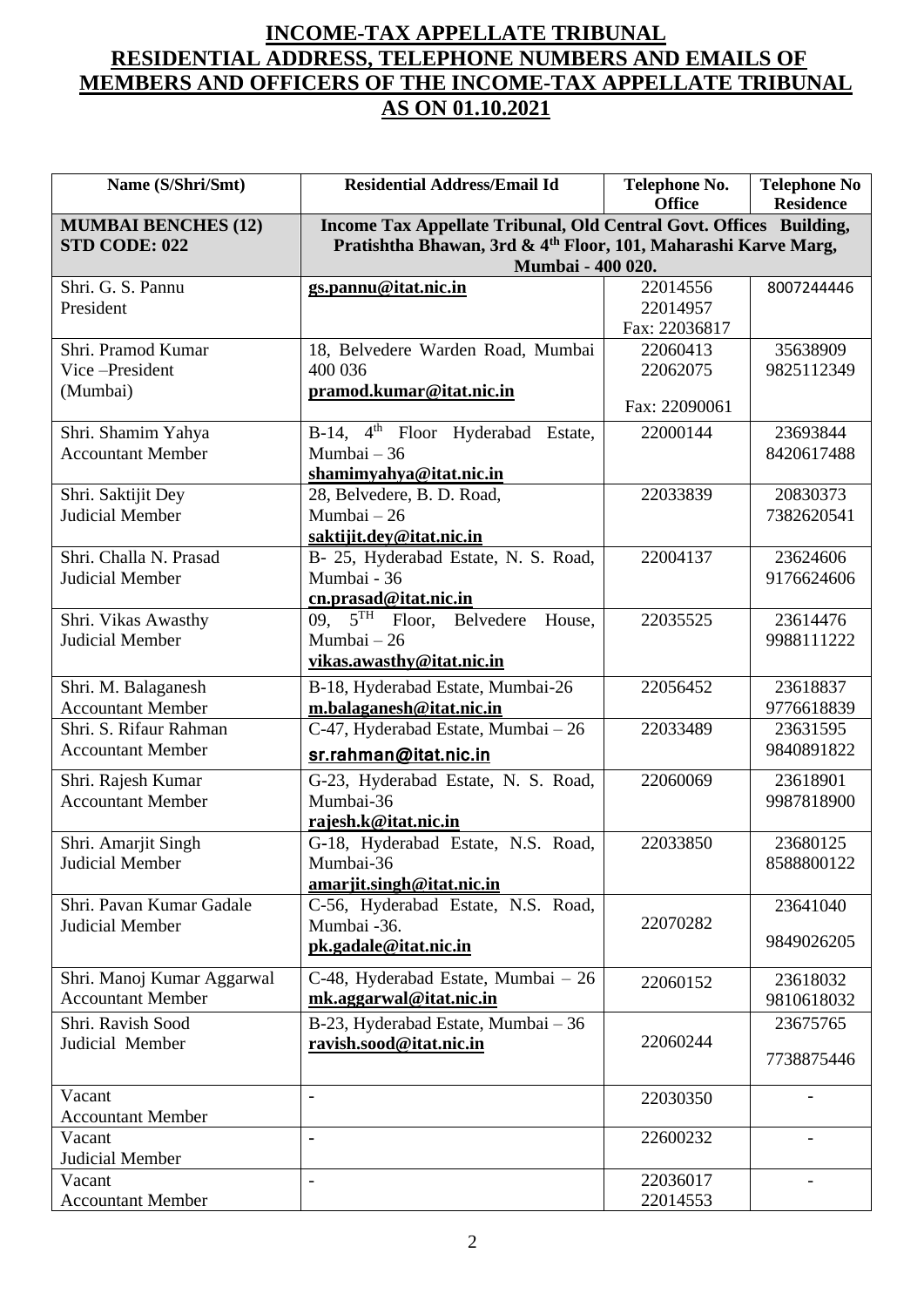| Vacant                                            |                                                                     | 22035827      |               |
|---------------------------------------------------|---------------------------------------------------------------------|---------------|---------------|
| <b>Accountant Member</b>                          |                                                                     |               |               |
| Shri. Rajeshwar Prasad                            | I-4, Hyderabad Estate, N. S. Road,                                  | 22086946      | 23622885      |
| Registrar                                         | Mumbai $-36$                                                        | Fax: 22011068 | 9300154001    |
|                                                   | rajeshwar.prasad@itat.nic.in                                        |               |               |
| Shri. V. K. Singhal                               | $\overline{\phantom{a}}$                                            | 22056454      | 9811253495    |
| Deputy Registrar                                  |                                                                     |               |               |
|                                                   |                                                                     |               |               |
| Shri. Biju P. K.                                  | $C/10$ , Ekta Vihar Sector - 25, CBD-                               | 22069648      | 9769555906    |
| <b>Assistant Registrar</b>                        | Belapur , Navi Mumbai - 400 614                                     | Fax 22065682  |               |
| Vacant                                            | pk.biju@itat.nic.in                                                 | 22033851      |               |
| <b>Assistant Registrar</b>                        |                                                                     |               |               |
| E-mail: mumbai.bench@itat.nic.in                  |                                                                     |               |               |
|                                                   |                                                                     |               |               |
|                                                   |                                                                     |               |               |
| <b>NAGPUR BENCH(1)</b>                            | Income Tax Appellate Tribunal, 2 <sup>nd</sup> Floor,               |               |               |
| <b>STD CODE: 0712</b>                             | C.G.O. Complex, 'C' Block, Seminary Hills,                          |               |               |
|                                                   | <b>NAGPUR - 440 006.</b>                                            |               |               |
| Vacant                                            | ----                                                                | 2510931       | ----          |
| <b>Judicial Member</b>                            |                                                                     |               |               |
|                                                   |                                                                     |               |               |
| Vacant<br><b>Accountant Member</b>                | -----                                                               | 2510938       | $---$         |
|                                                   |                                                                     |               |               |
| Vacant                                            | $\frac{1}{2}$                                                       | 2510166       |               |
| <b>Assistant Registrar</b>                        |                                                                     |               |               |
| Office (Courtesy by BSNL                          | $---$                                                               | 2512593       | $\frac{1}{2}$ |
| for incoming only)                                |                                                                     |               |               |
|                                                   |                                                                     |               |               |
| $Fax - 0712 - 2510166$                            |                                                                     |               |               |
| E-mail: nagpur.bench@itat.nic.in                  |                                                                     |               |               |
|                                                   |                                                                     |               |               |
| <b>PANAJI BENCH (1)</b>                           | Income Tax Appellate Tribunal, Pundalik Nivas,                      |               |               |
| <b>STD CODE: 0832</b>                             | 1 <sup>st</sup> floor, Rua-De- Ourem, Cortim,                       |               |               |
|                                                   | Panaji, (Goa) - 403 001.<br>$\qquad \qquad - -$                     |               | ----          |
| Vacant                                            |                                                                     |               |               |
| <b>Accountant Member</b><br>Vacant                | ---                                                                 |               |               |
| Judicial Member                                   |                                                                     |               |               |
| Vacant                                            |                                                                     | 0832-2426226  | ----          |
| <b>Assistant Registrar</b>                        |                                                                     | Fax 0832-     |               |
|                                                   |                                                                     | 2426238       |               |
| Fax: 2426238,                                     |                                                                     |               |               |
| E-mail: panaji.bench@itat.nic.in                  |                                                                     |               |               |
|                                                   |                                                                     |               |               |
|                                                   |                                                                     |               |               |
| <b>PUNE BENCH (2)</b>                             | Income Tax Appellate Tribunal, 2 <sup>nd</sup> floor,               |               |               |
| STD CODE: 020                                     | Maharashtra Jeevan Pradhikaran Building,                            |               |               |
|                                                   | Near St. Mary High School, 463,                                     |               |               |
|                                                   | <b>Stavely Road, Pune-411 001.</b>                                  |               |               |
| Shri. R. S. Syal                                  | Rose Parade, $B1 - 101$ , Salunkhe Vihar                            | 29701608      | 48615749      |
| Vice-President                                    | Road, Kondhwa, Pune - 411 048                                       |               |               |
| (Pune Zone)                                       | rs.syal@itat.nic.in                                                 | 29704447      | 40040843      |
| Shri Inturi Rama Rao,<br><b>Accountant Member</b> | Flat No.601, Ekta California Housing<br>Society, NIBM - Undri Road, |               |               |
|                                                   | Pune 41 1060                                                        |               |               |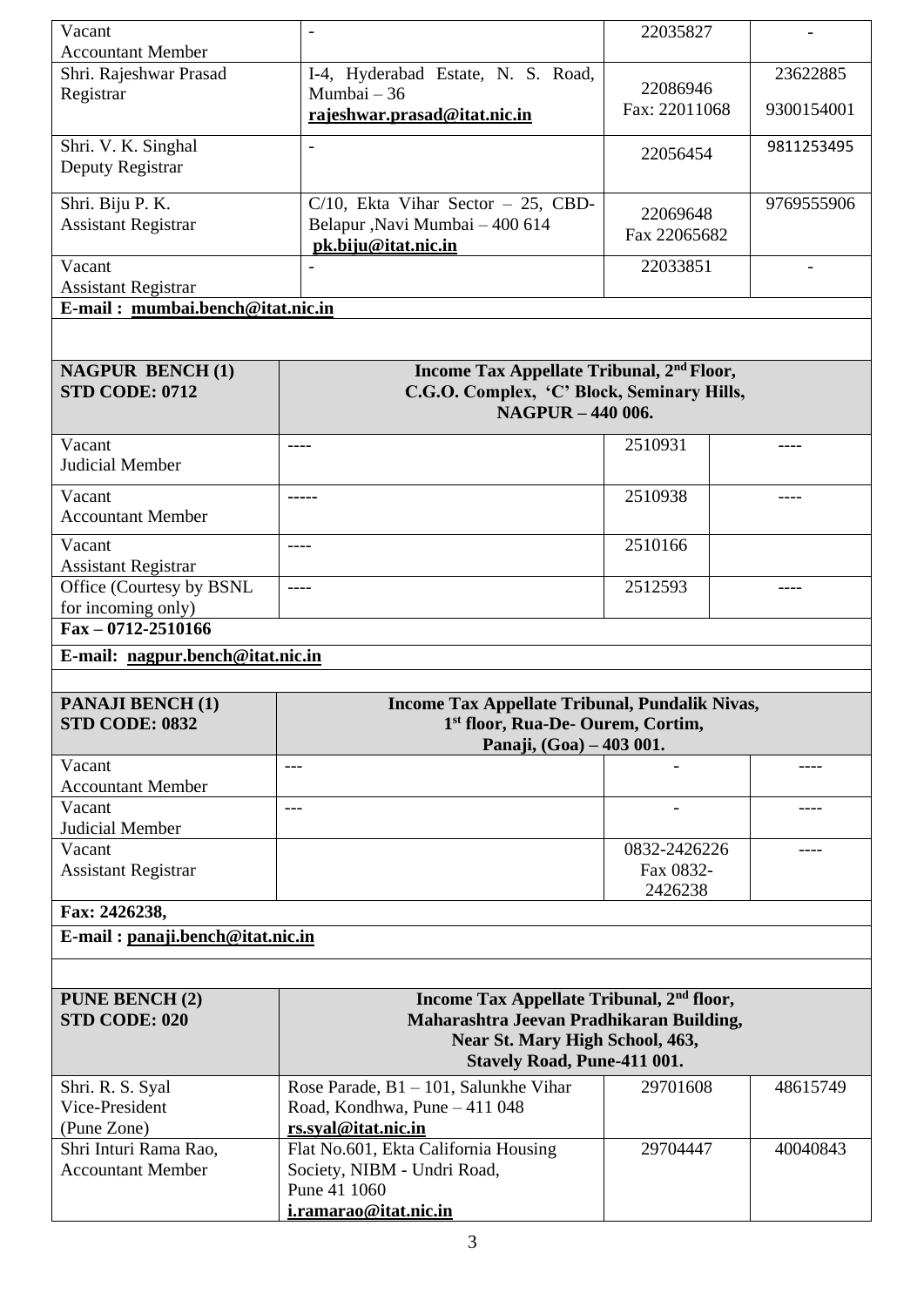| Shri. Partha S. Chaudhuri<br>Judicial Member                 | Flat No. 703, Urban Space Phase No. 2,<br>Sr.No.25/7A, Off NIBM Road,<br>Mohammedwadi, Pune - 411 060<br>parthasarthichaudhury1974@gmial.com                            | 29705242                        |            |
|--------------------------------------------------------------|-------------------------------------------------------------------------------------------------------------------------------------------------------------------------|---------------------------------|------------|
| Shri. S. S. Viswanethra Ravi<br>Judicial Member              | E-602, Ekta California Society, NIBM-<br>Undri Road, Undri, Pune 411 060<br>ssv.ravi@itat.nic.in                                                                        | 29701446                        | 46763883   |
| Vacant<br><b>Accountant Member</b>                           |                                                                                                                                                                         | 29708084                        |            |
| Vacant<br><b>Accountant Member</b>                           |                                                                                                                                                                         | 29704447                        |            |
| Vacant                                                       | $\blacksquare$                                                                                                                                                          | 29701933                        |            |
| <b>Assistant Registrar</b><br>Fax: 26345300                  |                                                                                                                                                                         | Fax 26345300                    |            |
| Email ID - pune.bench@itat.nic.in                            |                                                                                                                                                                         |                                 |            |
|                                                              |                                                                                                                                                                         |                                 |            |
| <b>RAIPUR BENCHES (1)</b><br><b>STD CODE: 0771</b>           | <b>Income Tax Appellate Tribunal, Chhattisgarh</b><br>Chamber of Commerce and Industries, 2 <sup>nd</sup> Floor,<br>Choudhary Devilal Vypar Udyog Bhavan, Bombay Market | G.E. Road, Raipur (C.G)-492001. |            |
| Vacant<br>Judicial Member                                    | $---$                                                                                                                                                                   |                                 |            |
| Vacant<br><b>Accountant Member</b>                           | $---$                                                                                                                                                                   |                                 |            |
| Vacant<br><b>Assistant Registrar</b>                         | $---$                                                                                                                                                                   | 0771-2223110                    | ----       |
| $\overline{\text{Email ID}}$ : raipur.bench@itat.nic.in      |                                                                                                                                                                         |                                 |            |
| Fax: 0771-2223110 0: 09589480699 (Shri. Ram Teke)            |                                                                                                                                                                         |                                 |            |
|                                                              |                                                                                                                                                                         |                                 |            |
| <b>DELHI BENCHES (9)</b><br><b>STD CODE: 011</b>             | Income Tax Appellate Tribunal, $10^{TH}$ & $11^{TH}$ floor,<br>Lok Nayak Bhawan, NDMC Complex, Khan Market,                                                             | New Delhi - 110 003.            |            |
| Shri. G. S. Pannu                                            | $B-97$ , Ashok Vihar, Phase $-I$ , New                                                                                                                                  | 24694246                        | 8007244446 |
| President                                                    | Delhi - 110 052                                                                                                                                                         | 24653575                        |            |
|                                                              | gs.pannu@itat.nic.in                                                                                                                                                    | Fax-24641558                    |            |
| Shri. R. K. Panda<br><b>Accountant Member</b>                | H. No.5-F, Tower -9, East Kindwai<br>Nagar, New Delhi - 110023.<br>rk.panda@itat.nic.in                                                                                 | 24626111                        | 20815241   |
| Shri Anil Chaturvedi<br><b>Accountant Member</b>             | House no. B-5, Tower $-7$ , Floor $-5$ ,<br>Type – 6A, New Moti Bagh, New<br>Delhi-110023<br>anil.chaturvedi@itat.nic.in                                                | 41635241                        | 46054914   |
| Shri. Narendra Kumar<br>Billaiya<br><b>Accountant Member</b> | House No.4-01, Block No. 02,<br>Common Wealth Games Village,<br>New Delhi - 110092.<br>nk.billaiya@itat.nic.in                                                          | 24642356                        | 21211531   |
| Shri. Kul Bharat<br>Judicial Member                          | Quarter No.55, Type-6B, Bapa                                                                                                                                            | 41544461                        | 9725038275 |
|                                                              | Nagar, New Delhi 110 002.<br>kul.bharat@itat.nic.in                                                                                                                     |                                 |            |
| Shri. Amit Shukla<br>Judicial Member                         | M-78, 3 <sup>rd</sup> Floor, Greater Kailash,<br>Part -1, New Delhi-110048<br>amit.shukla@itat.nic.in                                                                   | 41709568                        | 29243026   |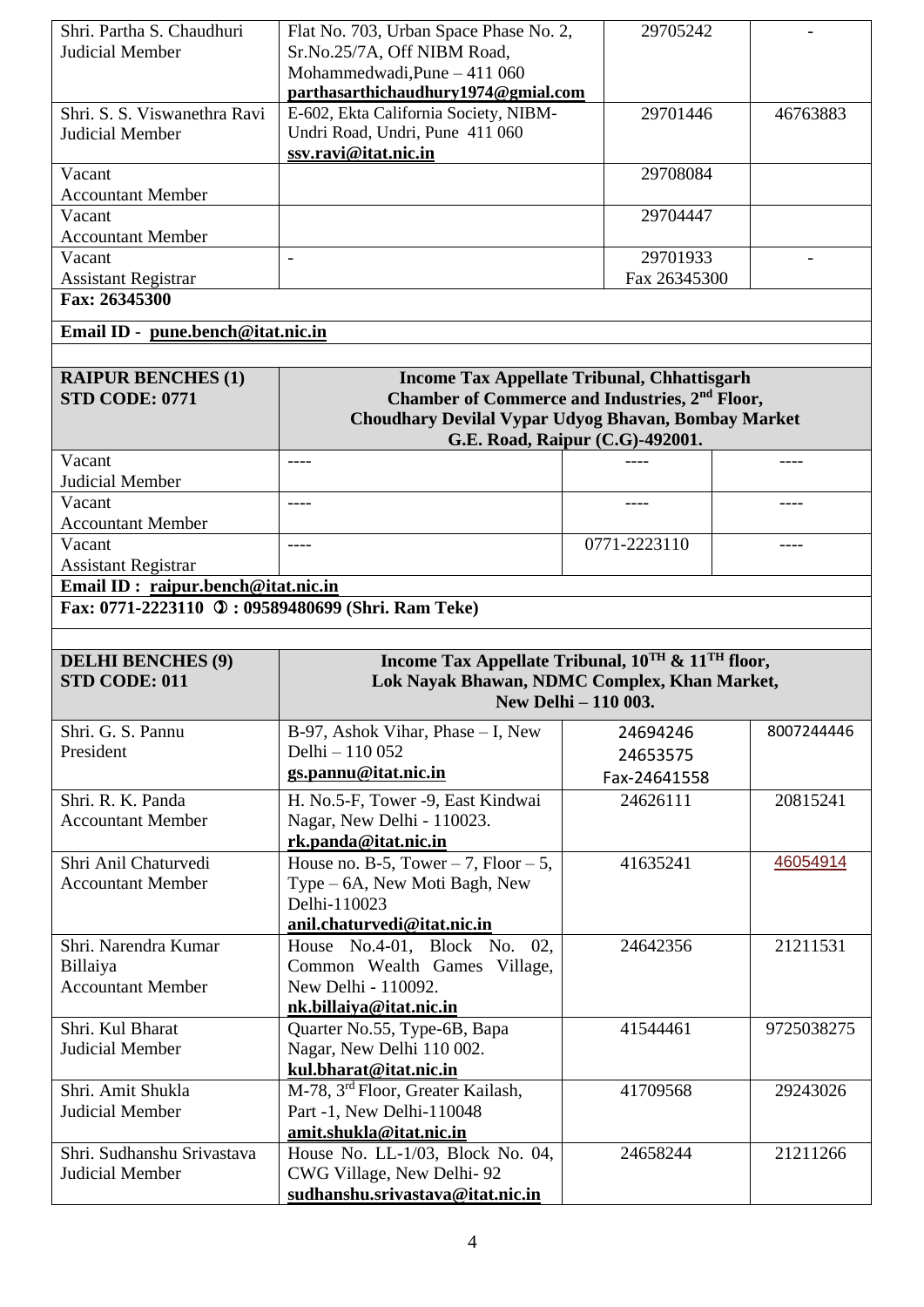| Shri. O. P. Kant               | House No. C1/91, Moti Bagh,                                               | 24621260      | 24104825   |
|--------------------------------|---------------------------------------------------------------------------|---------------|------------|
| <b>Accountant Member</b>       | New Delhi - 21.                                                           |               |            |
|                                | op.kant@itat.nic.in                                                       |               |            |
| Ms. Kamble Suchitra            | House No. 2/03, Block No. 27, CWG                                         | 24655964      | 21211267   |
| Raghunath                      | Village, New Delhi-92.                                                    |               |            |
| <b>Judicial Member</b>         | ks.raghunath@itat.nic.in                                                  |               |            |
| Shri. Kuldip Singh             | House No. 1-06, Block No. 02, CWG                                         | 24658245      | 21211268   |
| Judicial Member                | Village, New Delhi-92.                                                    |               |            |
| Shri. M. P. K. Madhusudan      | kuldip.singh@itat.nic.in                                                  |               |            |
| <b>Accountant Member</b>       | House No. 4-06, Block No. 02,<br>Common Wealth Games Village,             | 42184227      | 21211264   |
|                                | New Delhi 110092                                                          |               |            |
|                                | mpk.madhusudan@itat.nic.in                                                |               |            |
| Shri. K. Narsimha Chary        | $No.4-01,$<br><b>Block</b><br>No.<br>House                                | 24692503      | 21211496   |
| <b>Judicial Member</b>         | 32, Common Wealth Games Village,                                          |               |            |
|                                | New Delhi - 110092.                                                       |               |            |
|                                | kn.charry@itat.nic.in                                                     |               |            |
| Shri. Anadee Nath Mishra       | No. D1, Block No.5,<br>House                                              | 41709719      | 24658242   |
| <b>Accountant Member</b>       | New Moti Bagh, New Delhi -21.                                             |               |            |
|                                | an.mishra@itat.nic.in                                                     |               |            |
| Dr. B. R. R. Kumar             | A-54, Mount Kailash, Near Tower                                           | 24642354      |            |
| <b>Accountant Member</b>       | No. 3, East of Kailash, Near DPS                                          |               |            |
|                                | School, New Delhi 110065                                                  |               |            |
|                                | brrkumar@yahoo.com                                                        |               |            |
|                                |                                                                           |               |            |
| Vacant                         | $\blacksquare$                                                            |               |            |
| <b>Judicial Member</b>         |                                                                           |               |            |
| Vacant                         | $11th$ floor                                                              | 41635241      |            |
| <b>Accountant Member</b>       |                                                                           |               |            |
| Vacant                         | $10th$ floor                                                              | 24655877      |            |
| Judicial Member                |                                                                           |               |            |
| Vacant                         |                                                                           | 24628745      |            |
| Deputy Registrar               |                                                                           | 24654056(fax) |            |
| Shri. V. K. Singhal            | House No. 674, Ward No. I, Near                                           | 24648027      |            |
| Deputy Registrar               | Masjid, Ballabhgarh,                                                      | 24697420      |            |
| (Additional charge of          | Distt. Faridabad                                                          | Fax-24656880  |            |
| Mumbai Benches)                | vk.singhal@itat.nic.in                                                    |               |            |
|                                |                                                                           |               |            |
| Shri. Bikram Dutt              | Flat No. 203, Plot No. 139, Gyan                                          | 24658243      | ----       |
| Assistant Registrar            | Khand-I, Indrapuram, Ghaziabad                                            | Fax-24656719  |            |
|                                | bikram.dutt@itat.nic.in                                                   |               |            |
|                                |                                                                           |               |            |
| Shri. Manoj Kashyap            | $AD-45B$ ,<br>Rohini<br>Opp.<br>Court,                                    | 24621501      |            |
| <b>Assistant Registrar</b>     | Pitampura, New Delhi - 110034                                             |               |            |
|                                |                                                                           |               |            |
| Email: delhi.bench@itat.nic.in |                                                                           |               |            |
| <b>AGRA BENCH(1)</b>           | Income Tax Appellate Tribunal, Kendralaya, 63/04 CGO                      |               |            |
| <b>STD CODE: 0562</b>          | Complex, 1 <sup>st</sup> floor, CPWD- Bldg., Sanjay Place, Agra -282 002. |               |            |
| Shri. Laliet Kumar             | B-3/84-85, Sector-11, Rohini,                                             | 2523161       | 2505865    |
| Judicial Member                | Delhi - 11085.                                                            | 2522145 (Fax) | 9811147161 |
|                                | lalit.kumar@itat.nic.in                                                   |               |            |
| Dr. Mitha L. Meena             | Flat No.-1, Type-VI, Income Tax Colony,                                   | 2523624       | 9937586283 |
| <b>Accountant Member</b>       | Sector-15, Karkunj, Agra-282007                                           | 2522145 (Fax) |            |
|                                | mlgunawat@gmail.com                                                       |               |            |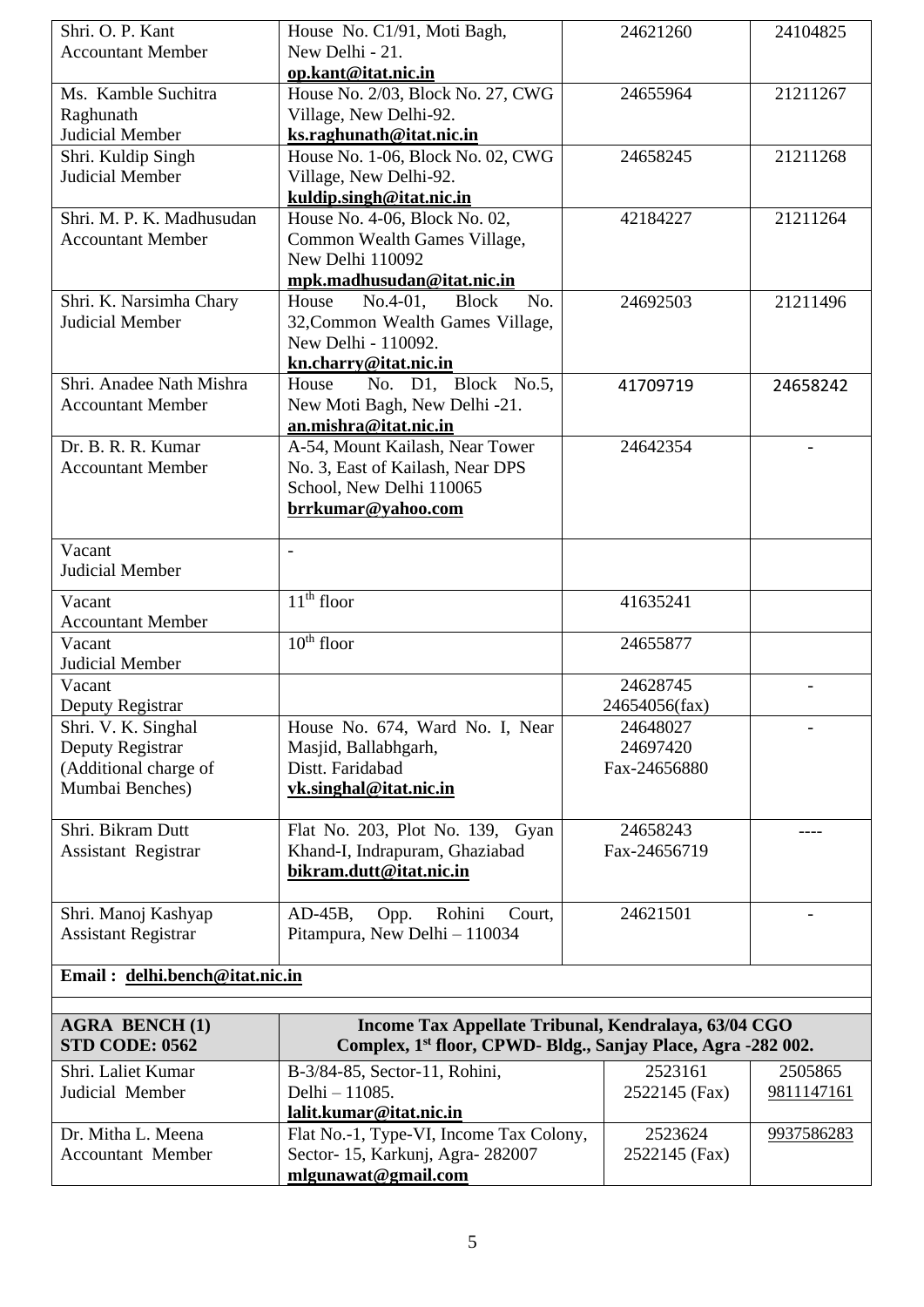| Vacant                                            |                                                           | 2523166        |            |
|---------------------------------------------------|-----------------------------------------------------------|----------------|------------|
| <b>Assistant Registrar</b>                        |                                                           |                |            |
|                                                   |                                                           |                |            |
|                                                   |                                                           |                |            |
| Fax - 2522145, Email ID: agra.bench@itat.nic.in   |                                                           |                |            |
| KOLKATA BENCHES                                   | Income Tax Appellate Tribunal, 6th & 7th Floors,          |                |            |
| (5) STD CODE: 033                                 | 225/C, A.J.C., Bose Road, Kolkata - 700 020.              |                |            |
| Shri. P. M. Jagtap                                | Flat No. 06, Block-A Type 5, 2 <sup>nd</sup> floor,       | 2287-5027      | 2287-0144  |
| Vice President                                    | 14, Iron Side Road,                                       | 2290-1438(fax) | 9949354330 |
|                                                   | Kolkata - 700 019                                         |                |            |
|                                                   | pm.jagtap@itat.nic.in                                     |                |            |
| Shri. Aby T. Varkey                               | Flat No. 06206, $2nd$ floor, "Fort Oasis",                | 2954-0439      | 9995559989 |
| <b>Judicial Member</b>                            | 36B, Panditya Road, Kolkata - 700 029.                    |                |            |
|                                                   | aby.varkey@itat.nic.in                                    |                |            |
| Shri. Sanjay Garg                                 | sanjay.garg@itat.nic.in                                   | 2289-4333      | 9833466990 |
| Judicial Member                                   |                                                           |                |            |
| Vacant                                            |                                                           | 2289-2651      |            |
| <b>Accountant Member</b>                          |                                                           |                |            |
| Vacant                                            | $\blacksquare$                                            | 2289-2652      |            |
| Judicial Member                                   |                                                           |                |            |
| Vacant                                            |                                                           | 2290-1255      |            |
| <b>Accountant Member</b>                          |                                                           |                |            |
| Vacant                                            |                                                           | 2290-1222      |            |
| <b>Assistant Registrar</b>                        |                                                           | Fax: 2290-1228 |            |
|                                                   |                                                           |                |            |
| Fax: 22901228; Email ID: kolkata.zone@itat.nic.in |                                                           |                |            |
|                                                   |                                                           |                |            |
|                                                   |                                                           |                |            |
| <b>PATNA BENCH(1)</b>                             | Income Tax Appellate Tribunal, Central Revenue Building,  |                |            |
| <b>STD CODE: 0612</b>                             | 5th floor, (Annexe) Bir Chand Patel Marg Patna - 800 001. |                |            |
| Vacant                                            | ----                                                      | 2504179        |            |
| Judicial Member                                   |                                                           | Fax. 2504085   |            |
|                                                   |                                                           | PBX. 2504021   |            |
|                                                   |                                                           | $(Ext-512)$    |            |
| Vacant                                            |                                                           | 2504579        |            |
| <b>Accountant Member</b>                          |                                                           | PBX. 2504021   |            |
|                                                   |                                                           | $(Ext-513)$    |            |
| Vacant                                            | ----                                                      | 2504997        |            |
| <b>Assistant Registrar</b>                        |                                                           | 2504976        |            |
|                                                   |                                                           | PBX. 2504021   |            |
|                                                   |                                                           | $(Ext.-683)$   |            |
| Office Telephone                                  |                                                           | PBX-2504021    |            |
|                                                   | Fax: 0612-2504085, Email ID: patna.bench@itat.nic.in      |                |            |
|                                                   |                                                           |                |            |
| <b>CUTTACK BENCH (1)</b>                          | <b>Income Tax Appellate Tribunal,</b>                     |                |            |
| <b>STD CODE: 0671</b>                             | Sector-1, C. D. A., Cuttack - 753014.                     |                |            |
|                                                   |                                                           |                |            |
| Shri. Chandra Mohan Garg                          | cm.garg@itat.nic.in                                       | 2974118        |            |
| Judicial Member                                   |                                                           |                |            |
| Vacant                                            |                                                           | 2974115        |            |
| <b>Accountant Member</b>                          |                                                           |                |            |
| Vacant                                            |                                                           | 2974117        |            |
| <b>Assistant Registrar</b>                        |                                                           | 2974116        |            |
|                                                   | Fax: 0671-2506540, Email ID: cuttack.bench@itat.nic.in    |                |            |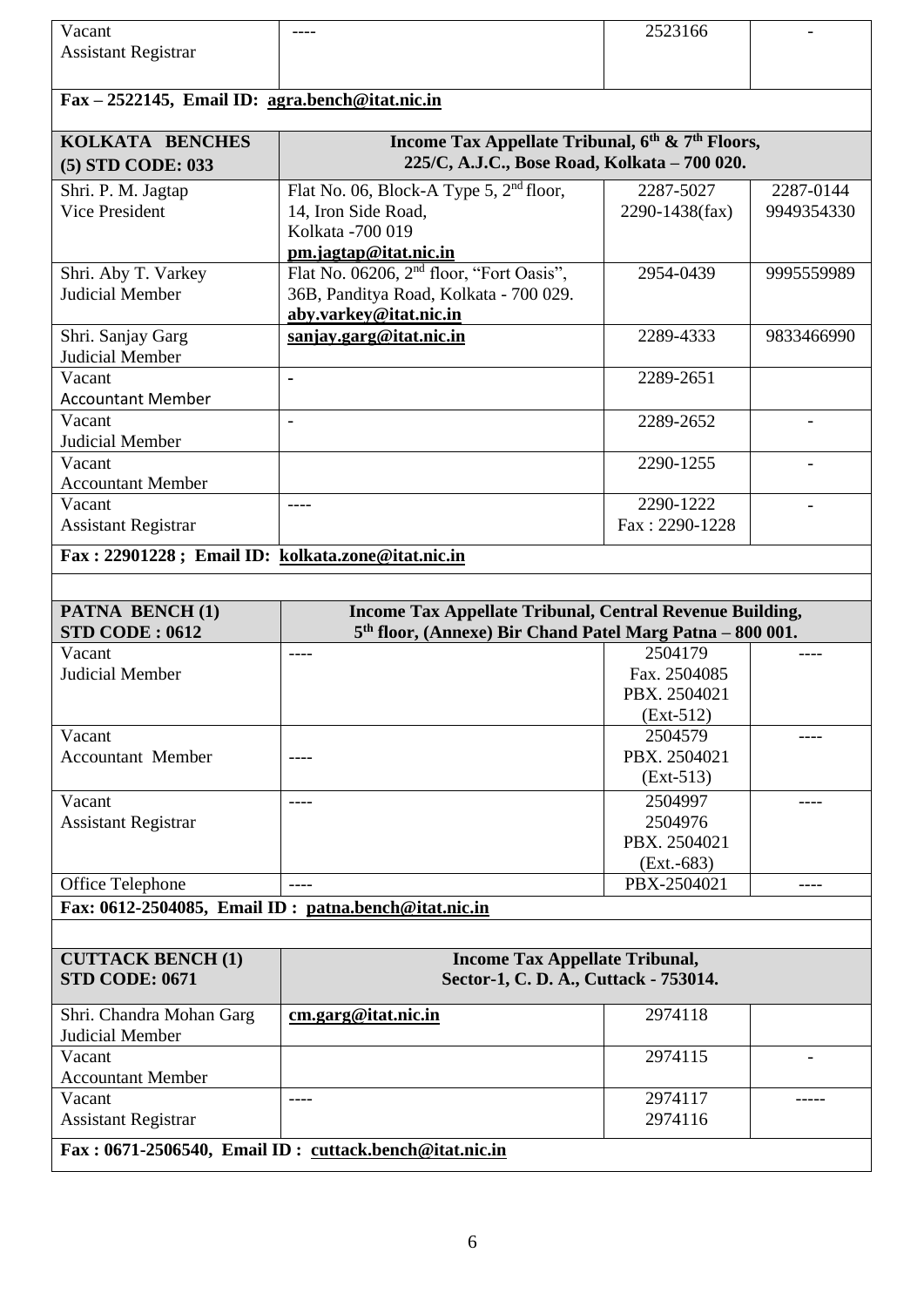| <b>GUWAHATI BENCH (1)</b>            | Income Tax Appellate Tribunal, Jivan Prakash Bhavan,                                 |                 |            |
|--------------------------------------|--------------------------------------------------------------------------------------|-----------------|------------|
| <b>STD CODE: 0361</b>                | 2 <sup>nd</sup> Floor, Fancy Bazaar, S. S. Road,<br>Guwahati - 781 001.              |                 |            |
|                                      |                                                                                      |                 |            |
| Vacant                               | ----                                                                                 | 0361-2514405    |            |
| <b>Judicial Member</b>               |                                                                                      |                 |            |
| Vacant                               | $\frac{1}{2}$                                                                        | 0361-2543603    | ----       |
| <b>Accountant Member</b>             |                                                                                      |                 |            |
| Vacant                               | $---$                                                                                | 0361-2544637    |            |
| <b>Assistant Registrar</b>           |                                                                                      | 0361-2605953    |            |
| Fax: -0361-2514405                   |                                                                                      |                 |            |
| Email ID: guwahati.bench@itat.nic.in |                                                                                      |                 |            |
|                                      |                                                                                      |                 |            |
| <b>RANCHI BENCH (1)</b>              | Income Tax Appellate Tribunal, 1 <sup>st</sup> floor, Block-'A' Shahdeo Towers (West |                 |            |
| STD CODE: 0651                       | Entrance) PP Compound, Near Maharana Apartment, Ranchi,                              |                 |            |
|                                      | <b>Jharkhand-834001.</b>                                                             |                 |            |
| Vacant                               |                                                                                      | 2331206         |            |
| Judicial Member                      |                                                                                      |                 |            |
| Vacant                               | $- - - -$                                                                            | 2332492         | ----       |
| <b>Accountant Member</b>             |                                                                                      |                 |            |
| Vacant                               | ----                                                                                 | 2332445         | ----       |
| <b>Assistant Registrar</b>           |                                                                                      |                 |            |
|                                      | Fax - 0651 -2332445, Email ID: ranchi.bench@itat.nic.in                              |                 |            |
|                                      |                                                                                      |                 |            |
|                                      | Income Tax Appellate Tribunal, A-3, 2 <sup>nd</sup> floor, Rajaji Bhavan,            |                 |            |
| <b>CHENNAI BENCHES</b>               |                                                                                      |                 |            |
| (4)                                  | Besant Nagar, Chennai - 600 090.                                                     |                 |            |
| <b>STD CODE: 044</b>                 |                                                                                      |                 |            |
| Shri. Mahavir Singh                  | 7, Belvedere, B.D. Road,                                                             | 022-22030035    | 9869414843 |
| Vice-President                       | Mumbai 400026.                                                                       | (Mumbai Office) |            |
| (H. Q. at Mumbai)                    | mahavir.singh@itat.nic.in                                                            | 29520321        |            |
|                                      |                                                                                      | Fax:29520318    |            |
| Shri V.D. Rao                        | Flat No.1A, Manasarovar Apartments,                                                  | 29520319        | 29520314   |
| Judicial Member                      | No.37 7th Cross Street, Besant Nagar,                                                |                 |            |
|                                      | Chennai-600 090                                                                      |                 |            |
|                                      | vd.rao@itat.nic.in                                                                   |                 |            |
| Shri. Duvvuru RL. Reddy              | 6-C, 6 <sup>th</sup> Floor, Amar Akash Building, OMR                                 | 29520312        | 24960064   |
| Judicial Member                      | Road, Besides Apoolo                                                                 |                 |            |
|                                      | Hospital, Kandanchavadi, Perungudi,<br>Chennai.                                      |                 |            |
|                                      |                                                                                      |                 |            |
|                                      | drl.reddy@itat.nic.in                                                                |                 |            |
| Shri Manjunatha G.                   | No.30, Flat D, Bay View, 26 <sup>th</sup> Cross                                      | 29520016        | 24461551   |
| <b>Accountant Member</b>             | Street, Besant Nagar, Chennai - 600102                                               |                 |            |
|                                      | manjunatha.g@itat.nic.in                                                             |                 |            |
| Vacant                               | ----                                                                                 | 29520311        |            |
| <b>Accountant Member</b>             |                                                                                      |                 |            |
| Vacant                               |                                                                                      | 29520316        |            |
| <b>Assistant Registrar</b>           |                                                                                      | Fax:24462653    |            |
| Email ID: chennai.bench@itat.nic.in  |                                                                                      |                 |            |
|                                      |                                                                                      |                 |            |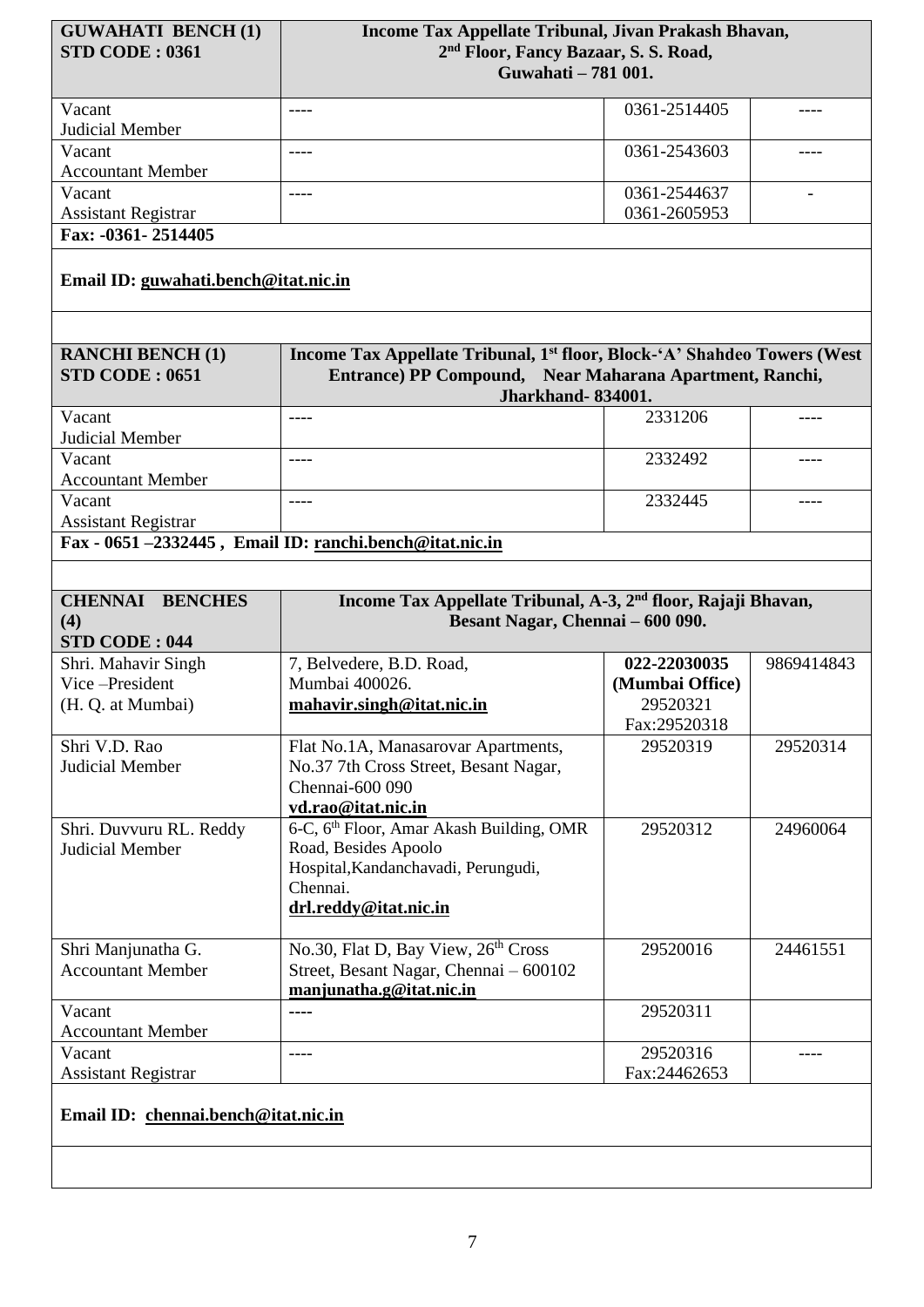| <b>AHMEDABAD BENCHES</b><br>(4)<br>STD CODE: 079            | Income Tax Appellate Tribunal, Abhinav Arcade, 3rd & 4th floor, Pritam<br>Nagar, Ashram Road, Near Bank of Baroda, Ellis Bridge,<br>Ahmedabad-380 006. |                                          |                                |  |
|-------------------------------------------------------------|--------------------------------------------------------------------------------------------------------------------------------------------------------|------------------------------------------|--------------------------------|--|
| Justice Shri. P. P. Bhatt<br>President<br>(when in station) | No. 28, Judges Bunglows, Judges<br>Bunglow Road, Bodakdev, Ahmedabad<br>380 054                                                                        | 26582022<br>26582499<br>Fax-<br>26581944 | 26852367<br>(M) 9471700428     |  |
| Shri. Rajpal Yadav<br>Vice-President                        | G 201 Kasturi 3 near zebar school before<br>shilage crossing Thaltej Ahmedabad<br>Gujarat pin code 380054<br>rajpal.yadav@itat.nic.in                  | 079-<br>26582803                         | 079-29704554<br>(M) 9873174847 |  |
| Shri. Pradip K. Kedia<br><b>Accountant Member</b>           | Flat No. A-702, Neelkant River View<br>Apartment, Shahibaug, Ahmedabad<br>380004<br>pk.kedia@itat.nic.in                                               | 079-<br>26580373                         | (M) 9820056704                 |  |
| Shri. Waseem Ahmed<br><b>Accountant Member</b>              | Block-1, 602, 6 <sup>th</sup> Floor, ALBurooj<br>Residnecy Society, 132ft, Makarba Road,<br>Makarba Ahmedabad-380055<br>waseem.ahmed@itat.nic.in       | 079-<br>26582808                         | 079-40299348<br>(M) 9433081771 |  |
| Shri. Mahavir Prasad<br>Judicial Member                     | Chief<br>Flat No. 801, Ratnam, Behind<br>Justice Banglow, Judges Banglow<br>Road,<br>Bodakdev, Ahmedabad -380055.<br>mahavir.prasad@itat.nic.in        | 079-<br>26576745                         | 079-26859780<br>(M) 9810031077 |  |
| Shri. Amarjit Singh<br><b>Accountant Member</b>             | Flat No. 403, Block I, Safal Parivash,<br>Prahlad Nagar,<br>Ahmedabad - 380051.<br>amarjit.singh@itat.nic.in                                           | 079-<br>26580126                         | (M) 9408790999                 |  |
| Ms. Madhumita Roy<br><b>Judicial Member</b>                 | Flat No. C-1002, Rajyash Riverium, Opp.<br>SparshAura, B/h. G. B. Shah College,<br>Vasna, Ahmedabad-380007                                             | 079-<br>26582513                         | (M) 9830043607                 |  |
| Shri. J. K. Lodha,<br>Dy. Registrar (Retd.)/<br>Consultant  |                                                                                                                                                        | 26581546                                 | 8758666607                     |  |
| Fax: 26581944<br>E-Mail: ahmedabad.bench@itat.nic.in        |                                                                                                                                                        |                                          |                                |  |
|                                                             |                                                                                                                                                        |                                          |                                |  |
| <b>INDORE BENCH (1)</b><br><b>STD CODE: 0731</b>            | Income Tax Appellate Tribunal, C.G.O. Complex, 1 <sup>st</sup> floor, A Wing,<br>Shivaji Chouraha, A.B. Road, Indore - 452 001.                        |                                          |                                |  |
| Shri. Manish Borad<br><b>Accountant Member</b>              | CPWD Bunglow No. 2, Type-VI, In front<br>of Trafic Park, Residency area, Indore.<br>manish.borad@itat.nic.in                                           | 2924840                                  | 9828061559                     |  |
| Vacant<br>Judicial Member                                   | $---$                                                                                                                                                  | 2923840                                  |                                |  |
| Shri. Manish Bhoi<br><b>Assistant Registrar</b>             | Qr. No. 16, Bunglow No. 10, Type IV, A.<br>B. Road, Indore.<br>manish.bhoi@itat.nic.in                                                                 | 2493839                                  | 8446022000                     |  |
| Fax: 0731-2499025<br>Email ID: indore.bench@itat.nic.in     |                                                                                                                                                        |                                          |                                |  |
|                                                             |                                                                                                                                                        |                                          |                                |  |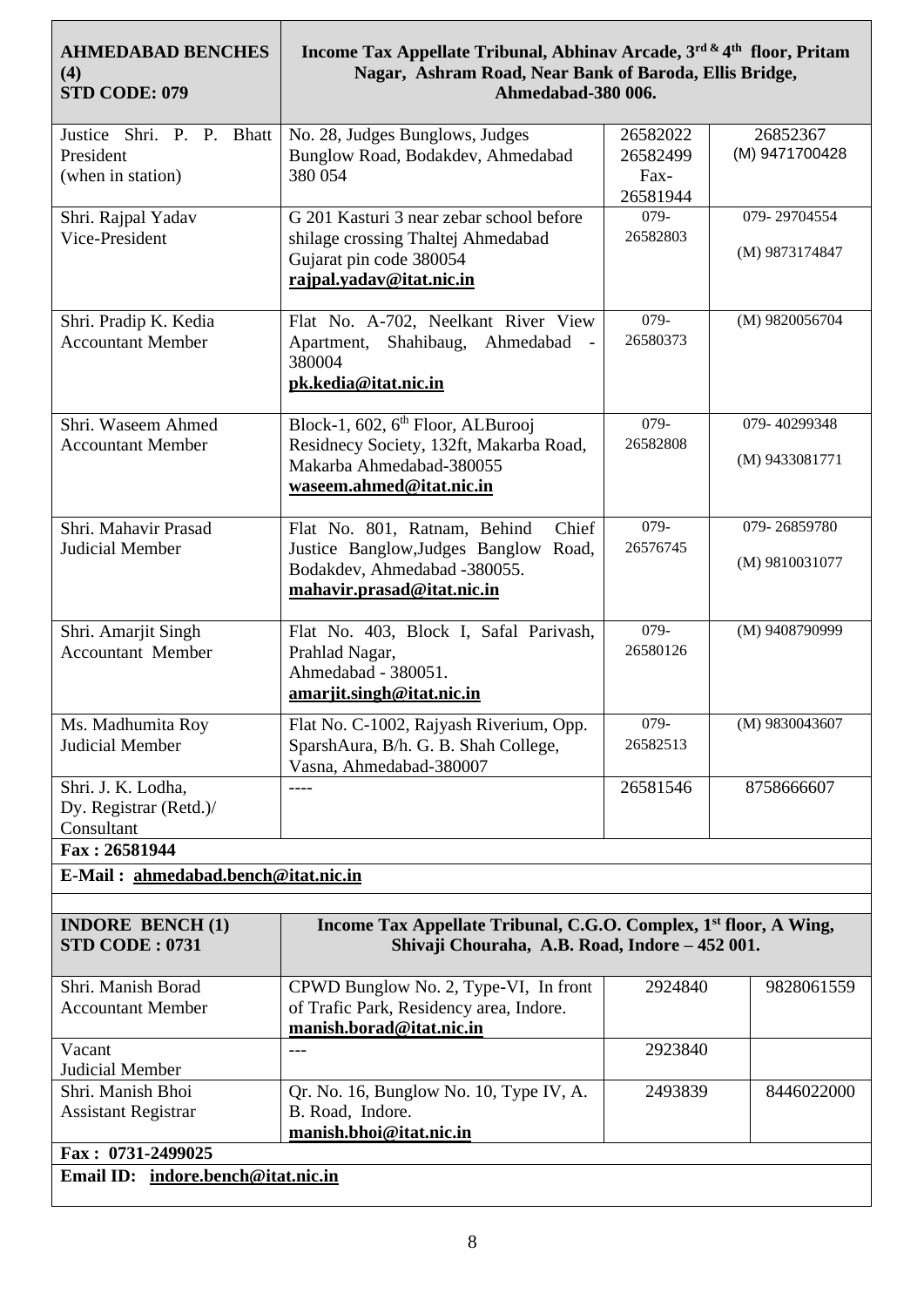| <b>RAJKOT BENCH(1)</b>                             | Income Tax Appellate Tribunal, 5 <sup>th</sup> Floor, Amruta Estate, Adjacent to                                                         |              |            |
|----------------------------------------------------|------------------------------------------------------------------------------------------------------------------------------------------|--------------|------------|
| <b>STD CODE: 0281</b>                              | Girnar Cinema, M.G.Road, Rajkot -360001.                                                                                                 |              |            |
| Vacant                                             |                                                                                                                                          | 2970721      |            |
| Judicial Member                                    |                                                                                                                                          |              |            |
| Vacant                                             | $\frac{1}{2}$                                                                                                                            | 2970722      | ----       |
| <b>Accountant Member</b>                           |                                                                                                                                          |              |            |
| Vacant                                             | $- - - -$                                                                                                                                | 2970723      | ----       |
| <b>Assistant Registrar</b>                         |                                                                                                                                          |              |            |
| Fax: 2970723                                       |                                                                                                                                          |              |            |
| Email ID: rajkot.bench@itat.nic.in                 |                                                                                                                                          |              |            |
|                                                    |                                                                                                                                          |              |            |
| <b>SURAT BENCH</b><br>STD CODE: 0261               | Income Tax Appellate Tribunal, Titaanium Business Hub, 2 <sup>nd</sup> floor,<br>Sarsana, Near VIP Crossing, Surat Khajod Road, Bhimrad, |              |            |
|                                                    | Surat - 395 007                                                                                                                          |              |            |
| Shri Pawan Singh                                   | N-529, Aashirwad Palace, Bhatar,                                                                                                         | 2297001      | 9810096888 |
| Judicial Member                                    | Surat $-395007$                                                                                                                          |              |            |
|                                                    | pawan.singh@itat.nic.in                                                                                                                  |              |            |
| Dr. A.L. Saini                                     | Flat No.D-101, White Wings Group,                                                                                                        | 2297002      |            |
| Judicial Member                                    | Balakasa, Althan, Bhimrad Althan                                                                                                         |              |            |
|                                                    | Road, Bharthana, Surat - 395007                                                                                                          |              |            |
|                                                    | al.saini@itat.nic.in                                                                                                                     |              |            |
| Vacant                                             |                                                                                                                                          | 2297003      |            |
| <b>Assistant Registrar</b>                         |                                                                                                                                          | 2297004      |            |
| Fax: 0261                                          |                                                                                                                                          |              |            |
| Email ID: surat.bench@itat.nic.in                  |                                                                                                                                          |              |            |
|                                                    |                                                                                                                                          |              |            |
| <b>HYDERABAD BENCHES</b>                           | Income Tax Appellate Tribunal, Vth Floor,                                                                                                |              |            |
| (2)                                                | Room No. 502/505, C.G.O. Towers, Kawadiguda,                                                                                             |              |            |
| <b>STD CODE: 040</b>                               | Secunderabad - 500 080.                                                                                                                  |              |            |
| Vacant                                             | ---                                                                                                                                      | Fax          |            |
| <b>Vice President</b>                              |                                                                                                                                          | 27536880     |            |
|                                                    |                                                                                                                                          |              |            |
| Smt. P. Madhavi Devi                               | Flat No. A-501, Sri. Mahalakshmi                                                                                                         | 29553816     | 23249516   |
| Judicial Member                                    | Meadows, H. No. 6-1-72, Lakdikapool,                                                                                                     |              | 9449062725 |
|                                                    | 500 004                                                                                                                                  |              |            |
|                                                    | madhavi.devi@itat.nic.in                                                                                                                 |              |            |
|                                                    | pmadhavidevi@gmail.com                                                                                                                   | 29553814     | 9840016340 |
| Shri. A. M. Alankamony<br><b>Accountant Member</b> | am.alankamony@itat.nic.in<br>aamohan28@yahoo.com                                                                                         |              |            |
| Shri. Satbeer Singh Godara                         | ss.godara@itat.nic.in                                                                                                                    | 29553824     | 9909909660 |
| Judicial Member                                    | ssgodara9@gmail.com                                                                                                                      |              |            |
| Shri, Laxmi Prasad Sahu                            | lp.sahu@itat.nic.in                                                                                                                      | 29553947     | 9826136798 |
| <b>Accountant Member</b>                           |                                                                                                                                          |              |            |
| Vacant $(2)$                                       |                                                                                                                                          | 27536887     |            |
| <b>Assistant Registrar</b>                         |                                                                                                                                          | Fax          |            |
|                                                    |                                                                                                                                          | 29706887     |            |
| Fax: 27536880(VP) & 29706887 (Registry)            |                                                                                                                                          |              |            |
| Email ID: hyderabad.bench@itat.nic.in              |                                                                                                                                          |              |            |
|                                                    |                                                                                                                                          |              |            |
| <b>VISAKHAPATNAM</b>                               | Income Tax Appellate Tribunal, 5 <sup>th</sup> floor,                                                                                    |              |            |
| <b>BENCH(1)</b>                                    | LIC Building, Jeevitha Bima Road                                                                                                         |              |            |
| <b>STD CODE: 0891</b>                              | Visakhapatnam - 530 004.                                                                                                                 |              |            |
|                                                    |                                                                                                                                          |              |            |
| Shri. N. K. Choudhry                               |                                                                                                                                          | 2737618      | 9810110234 |
|                                                    | C-802, 8 <sup>th</sup> floor, Clover Majestic Towers,                                                                                    |              |            |
| Judicial Member                                    | R.K. Beach Road, Near Matsya Darshini,                                                                                                   | FAX: 2737617 |            |
|                                                    | Visakhapatnam $-530003$                                                                                                                  |              |            |
|                                                    | callnarender@gmail.com                                                                                                                   |              |            |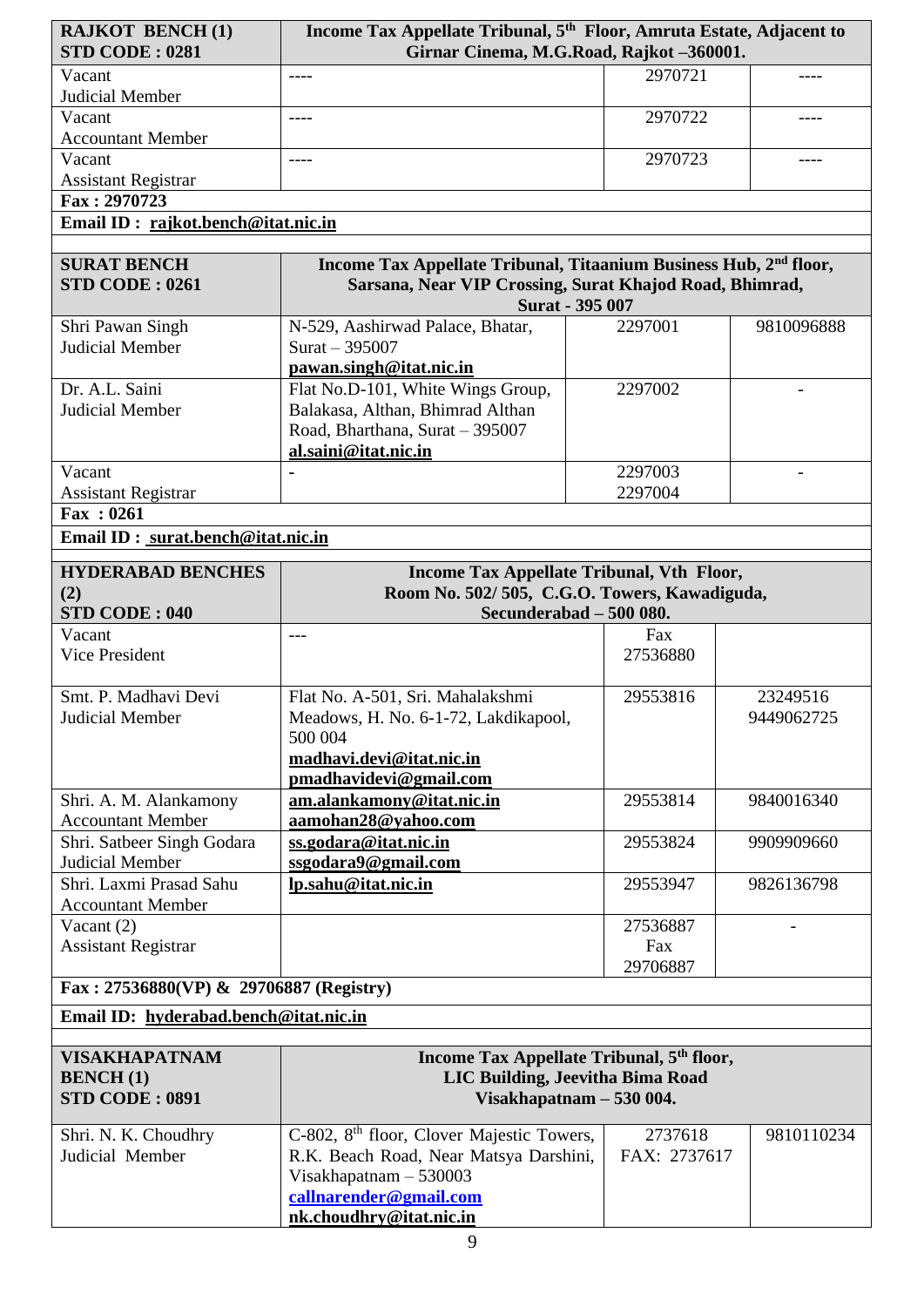| Vacant                     | ---- | 2794521 |      |
|----------------------------|------|---------|------|
| <b>Accountant Member</b>   |      |         |      |
| Vacant                     | ---- | 2795058 | ---- |
| <b>Assistant Registrar</b> |      | 2720768 |      |
| Fax No. 2795058            |      |         |      |

## **Email ID : [vizag.bench@itat.nic.in](mailto:vizag.bench@itat.nic.in)**

| <b>CHANDIGARH</b>                                | Income Tax Appellate Tribunal, Kendriya Sadan, |         |            |  |
|--------------------------------------------------|------------------------------------------------|---------|------------|--|
| <b>BENCHES</b> (2)                               | Sector 9-A, Chandigarh. - 160017.              |         |            |  |
| <b>STD CODE: 0172</b>                            |                                                |         |            |  |
| Shri. Naresh K. Saini                            | nk.saini@itat.nic.in                           | 2742765 | 9999100385 |  |
| Vice-President                                   |                                                | 2991909 |            |  |
| Smt. Diva Singh                                  | $C-1/2$ , Tilak Lane, New Delhi $-110001$      | 2991890 | 9810936009 |  |
| Judicial Member                                  | diva.singh@itat.nic.in                         |         |            |  |
| Smt. Annapurna Gupta                             | # 14C Sec. 38, $3rd$ floor,                    | 2991936 | 9810977823 |  |
| <b>Accountant Member</b>                         | Chandigarh                                     |         | 2993677    |  |
|                                                  | annapurna.mehrotra@itat.nic.in                 |         |            |  |
| Shri. Ram Lal Negi                               | rl.negi@itat.nic.in                            | 2991887 | 2925232    |  |
| Judicial Member                                  |                                                |         | 9417151854 |  |
| Smt. Anupama Ghera                               | # 1842, F.F., Sector-7C, Chandigarh.           | 2740367 | 8288005549 |  |
| <b>Assistant Registrar</b>                       | anupama.ghera@itat.nic.in                      |         |            |  |
| Fax: 2741987, Email ID: chandi.bench@itat.nic.in |                                                |         |            |  |

| <b>AMRITSAR BENCH (1)</b><br><b>STD CODE: 0183</b> | Income Tax Appellate Tribunal, Central Revenue Building,<br>1st floor, 'C' Block, Maqbool Road, Amritsar – 143 001. |              |  |
|----------------------------------------------------|---------------------------------------------------------------------------------------------------------------------|--------------|--|
| Vacant                                             | ---                                                                                                                 | 2506372      |  |
| Judicial Member                                    |                                                                                                                     |              |  |
| Vacant                                             | $- - -$                                                                                                             | 2506426      |  |
| <b>Accountant Member</b>                           |                                                                                                                     |              |  |
| Vacant                                             |                                                                                                                     | 2506429      |  |
| <b>Assistant Registrar</b>                         |                                                                                                                     | 2502720      |  |
|                                                    |                                                                                                                     | Fax: 2506370 |  |
| Fax: 2506370                                       |                                                                                                                     |              |  |

## **Email ID : [amritsar.bench@itat.nic.in](mailto:amritsar.bench@itat.nic.in)**

| <b>JAIPUR BENCH (2)</b>                                                          | Income Tax Appellate Tribunal, G-4, Rajmahal Residency Area, |               |            |  |  |  |
|----------------------------------------------------------------------------------|--------------------------------------------------------------|---------------|------------|--|--|--|
| <b>STD CODE: 0141</b>                                                            | C-Scheme, Jaipur - 302 006.                                  |               |            |  |  |  |
| Shri. Vikram S. Yadav                                                            | Qtr. No. 2, G-4, Rajmahal Residency Area,                    | 2983054       | 2983058    |  |  |  |
| <b>Accountant Member</b>                                                         | C-Scheme, Jaipur $-302006$                                   | 2229929       |            |  |  |  |
|                                                                                  | vyadav1973@itat.nic.in                                       | (fax)         |            |  |  |  |
|                                                                                  | vyadav1973@gmail.com                                         |               |            |  |  |  |
| Vacant                                                                           |                                                              |               |            |  |  |  |
| <b>Accountant Member</b>                                                         |                                                              |               |            |  |  |  |
| Vacant                                                                           |                                                              |               |            |  |  |  |
| Judicial Member                                                                  |                                                              |               |            |  |  |  |
| Shri. K. C. Meena                                                                | House No. 20, Income Tax Colony, Jyoti                       | 2983056       | 9829264283 |  |  |  |
| Assistant Registrar                                                              | Nagar, Jaipur.                                               | 2221075 (fax) |            |  |  |  |
|                                                                                  | kailashchandermeena6429@gmail.com                            |               |            |  |  |  |
| Fax: 0141-2229929 /2221075                                                       |                                                              |               |            |  |  |  |
| Email ID: jaipur.bench@itat.nic.in                                               |                                                              |               |            |  |  |  |
|                                                                                  |                                                              |               |            |  |  |  |
| <b>JODHPUR BENCH (1)</b><br>Income Tax Appellate Tribunal, 27-A, Hanuwant Vihar, |                                                              |               |            |  |  |  |
| <b>STD CODE: 0291</b>                                                            | Ria Ka Bag, Jodhpur (Rajasthan) – 342 001.                   |               |            |  |  |  |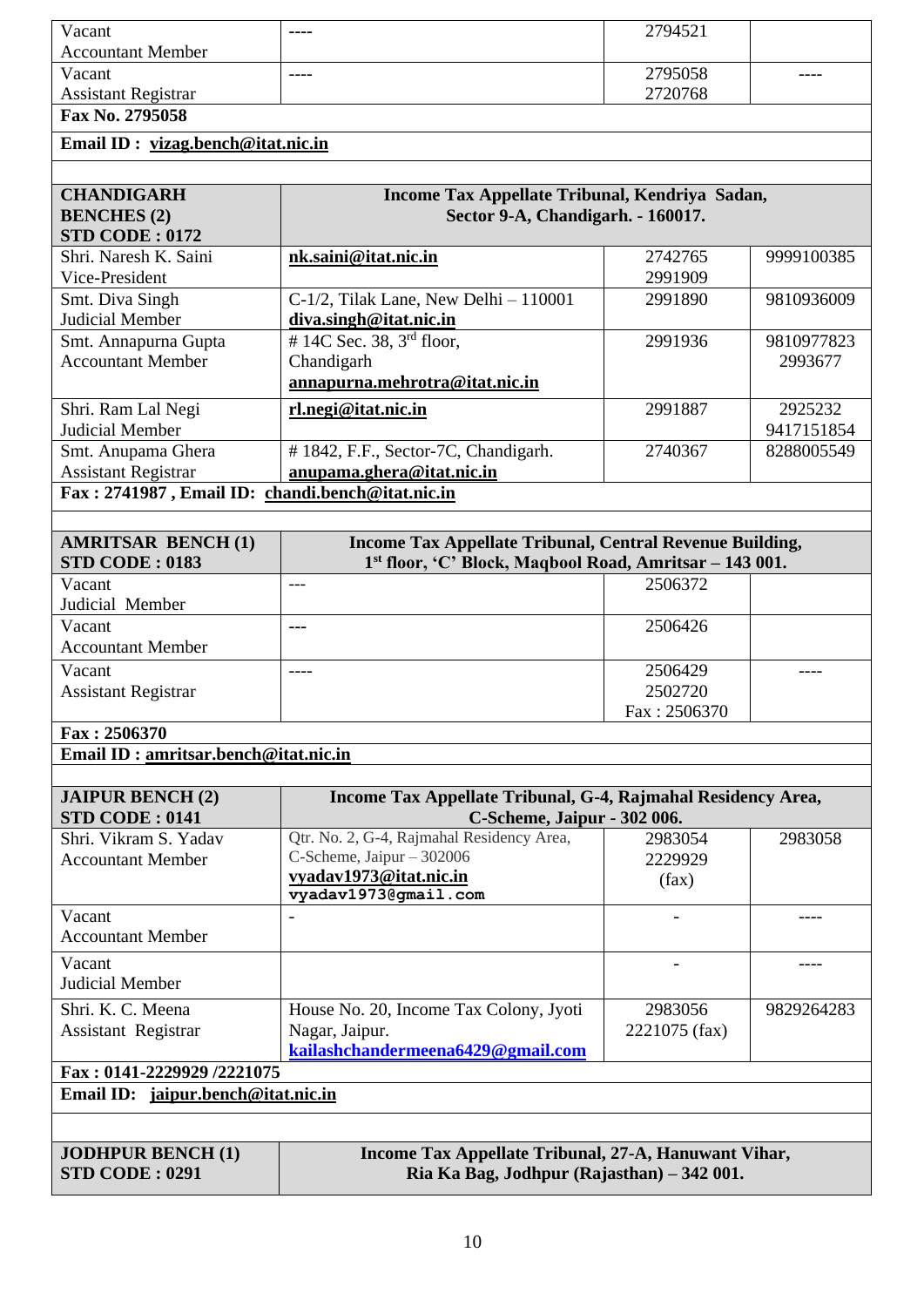| Shri. Sandeep Gosain                             | sandeep.gosain@itat.nic.in                                                                                                                                         | 0141-2983052    | 9811254364 |  |
|--------------------------------------------------|--------------------------------------------------------------------------------------------------------------------------------------------------------------------|-----------------|------------|--|
| Judicial Member                                  |                                                                                                                                                                    | 0141-2229929    |            |  |
| (Functional HQ at Jaipur)                        |                                                                                                                                                                    | (Jaipur Office) |            |  |
|                                                  |                                                                                                                                                                    | 2553952         |            |  |
| Vacant                                           |                                                                                                                                                                    | 2544642         |            |  |
| <b>Accountant Member</b>                         |                                                                                                                                                                    |                 |            |  |
| Vacant                                           |                                                                                                                                                                    | 2544591         |            |  |
| <b>Assistant Registrar</b>                       |                                                                                                                                                                    |                 |            |  |
| Fax: 2544617                                     |                                                                                                                                                                    |                 |            |  |
| Email ID: jodhpur.bench@itat.nic.in              |                                                                                                                                                                    |                 |            |  |
|                                                  |                                                                                                                                                                    |                 |            |  |
|                                                  |                                                                                                                                                                    |                 |            |  |
| <b>BANGALORE BENCHES</b><br>(3)<br>STD CODE: 080 | Income Tax Appellate Tribunal, No. 51, 1 <sup>st</sup> Cross,<br>4 <sup>th</sup> T Block East, Jayanagar, Thilak Nagar,<br>Behind Jal Bhavan, Bangalore - 560 041. |                 |            |  |
|                                                  |                                                                                                                                                                    |                 |            |  |
| Shri, N.V. Vasudevan                             | "Lalitha Gauri Appartment," No. 8 Old                                                                                                                              | 22047400        | 26566366   |  |
| Vice-President/ JM                               | No. 250, $2nd$ floor, $7th$ cross, $1st$ Block,                                                                                                                    | 29755944(fax)   | 8880877222 |  |
|                                                  | Jayanagar, Bangalore -560 011.                                                                                                                                     |                 |            |  |
|                                                  | nv.vasudevan@itat.nic.in                                                                                                                                           |                 |            |  |
| Shri. Chandra Poojari                            | No. 28, Shri Swamy Nilya, GMR Layout,                                                                                                                              |                 | 9448057952 |  |
| <b>Accountant Member</b>                         | Sanjaynagar, Bangalroe - 560 011.                                                                                                                                  |                 |            |  |
|                                                  | chandra.pujari@itat.nic.in                                                                                                                                         | 22047401        |            |  |
| Shri George George K.<br><b>Judicial Member</b>  | No.202, Ashoka Park Heights,<br>2 <sup>nd</sup> Cross Road, 1 <sup>st</sup> Block, Jayanagar,                                                                      |                 |            |  |
|                                                  | Bangalore -560 011.                                                                                                                                                |                 |            |  |
|                                                  | george.george@itat.nic.in                                                                                                                                          |                 |            |  |
| Shri. B. R. Baskaran                             | D-1005, Mantri Elegance BTM Layout 2 <sup>nd</sup>                                                                                                                 | 22047402        | 41558023   |  |
| <b>Accountant Member</b>                         | Stage, Bannerghatta Road, Bangalore -                                                                                                                              |                 | 9833753311 |  |
|                                                  | 560076                                                                                                                                                             |                 |            |  |
|                                                  | br.baskaran@itat.nic.in                                                                                                                                            |                 |            |  |
| Ms. Beena Pillai                                 | Flat No. 502, Pramukh Temple Medows,                                                                                                                               | 22047404        | 29555068   |  |
| Judicial Member                                  | 27 <sup>th</sup> Cross Road, Banashankari II Stage,                                                                                                                |                 | 9020450115 |  |
|                                                  | Bangalore $-560070$                                                                                                                                                |                 |            |  |
|                                                  | beena.pillai@itat.nic.in                                                                                                                                           |                 |            |  |
| Vacant                                           |                                                                                                                                                                    | 22047405        | 26647055   |  |
| <b>Accountant Member</b>                         |                                                                                                                                                                    |                 |            |  |
| Vacant                                           | $\overline{a}$                                                                                                                                                     | 22047403        |            |  |
| <b>Accountant Member</b>                         |                                                                                                                                                                    |                 |            |  |
|                                                  |                                                                                                                                                                    |                 |            |  |
| Smt. Rajni P. G.                                 | E-104, Jalvayu Heights, HMT Main Road,                                                                                                                             | 22047444        | 9343279039 |  |
| <b>Assistant Registrar</b>                       | Jalahalli, Bangalore 560 013                                                                                                                                       | Fax: 29755344   |            |  |
|                                                  | p.rajani@itat.nic.in                                                                                                                                               |                 |            |  |
| Fax: 29755344                                    |                                                                                                                                                                    |                 |            |  |
| Email ID: bangalore.bench@itat.nic.in            |                                                                                                                                                                    |                 |            |  |
|                                                  |                                                                                                                                                                    |                 |            |  |
|                                                  |                                                                                                                                                                    |                 |            |  |
| <b>COCHIN BENCH (1)</b>                          | Income Tax Appellate Tribunal, First floor, Block-C-1,                                                                                                             |                 |            |  |
| <b>STD CODE: 0484</b>                            | Kendriya Bhavan, Kakkanad, Cochin-682037.                                                                                                                          |                 |            |  |
| Shri. George Mathan                              | 38/517 Tripthi Lane, Opp. Metro Pillar                                                                                                                             | 2424754         | 9405331516 |  |
| <b>Judicial Member</b>                           | Near<br>Manorama<br>No.770,<br>Junction,                                                                                                                           |                 |            |  |
|                                                  | Ernakulam South Kochi 682 016.                                                                                                                                     |                 |            |  |
|                                                  | goerge.mathan@itat.nic.in                                                                                                                                          |                 |            |  |
| Vacant                                           |                                                                                                                                                                    | 2424755         |            |  |
| <b>Accountant Member</b>                         |                                                                                                                                                                    |                 |            |  |
| Vacant                                           | $\blacksquare$                                                                                                                                                     | 2424897         |            |  |